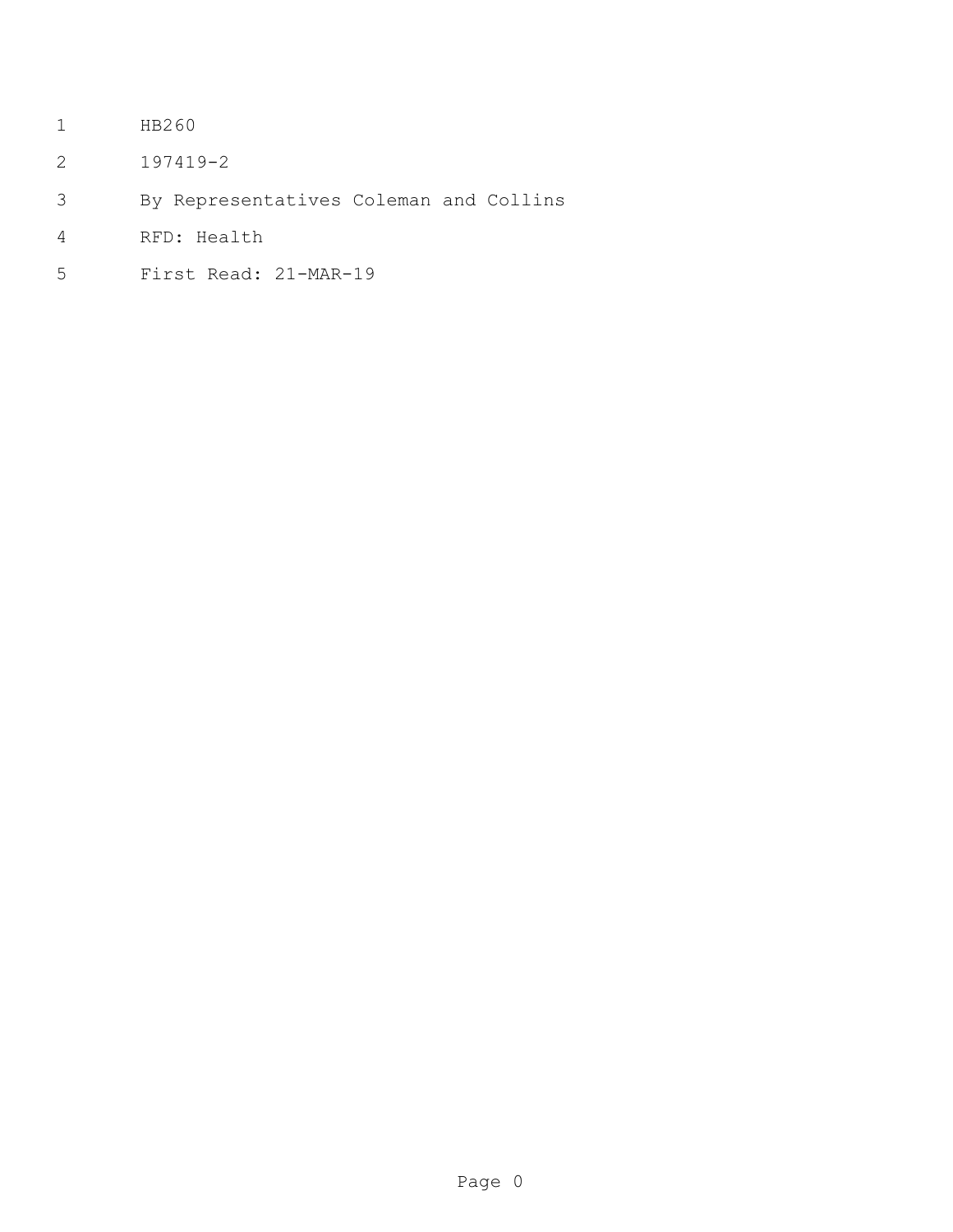| $\mathbf 1$    | 197419-2:n:03/07/2019:CNB/ma LSA2019-604R1                     |
|----------------|----------------------------------------------------------------|
| $\overline{2}$ |                                                                |
| 3              |                                                                |
| 4              |                                                                |
| 5              |                                                                |
| 6              |                                                                |
| 7              |                                                                |
| 8              | Under existing law, there is no requirement<br>SYNOPSIS:       |
| $\mathsf 9$    | for a health care professional or health care                  |
| 10             | facility to receive or provide training regarding              |
| 11             | human trafficking.                                             |
| 12             | This bill would require health care                            |
| 13             | facilities to require certain employees to receive             |
| 14             | human trafficking training.                                    |
| 15             |                                                                |
| 16             | A BILL                                                         |
| 17             | TO BE ENTITLED                                                 |
| 18             | AN ACT                                                         |
| 19             |                                                                |
| 20             | Relating to human trafficking; to provide that                 |
| 21             | health care facilities require certain employees to receive    |
| 22             | human trafficking training.                                    |
| 23             | BE IT ENACTED BY THE LEGISLATURE OF ALABAMA:                   |
| 24             | Section 1. (a) This section shall apply to any                 |
| 25             | health care facility licensed pursuant to Article 2 of Chapter |
| 26             | 21 of Title 22, Code of Alabama 1975.                          |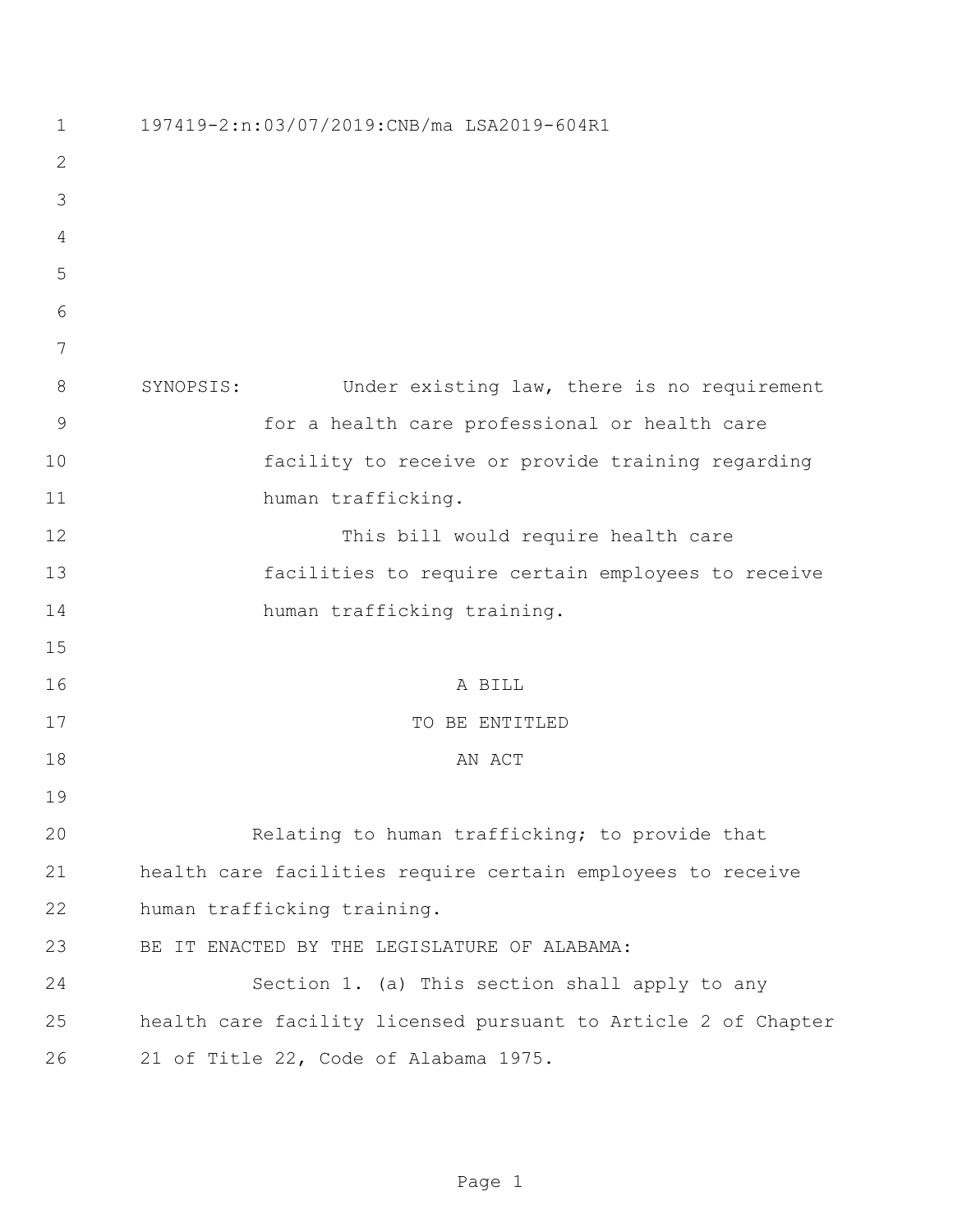(b) A health care facility shall require employees, described in subsection (c), who have direct contact or interactions with facility patients, or visitors of facility patients, to receive training as required in Section 2, regardless of whether the contact or interaction is clinical or non-clinical in nature.

 (c) For the purposes of this act, the term "employee" shall include all of the following:

(1) Administrators.

 (2) Facility heath care professionals who are licensed under Title 34, Code of Alabama 1975, and who hold professional credentials issued by the State of Alabama, regardless of the compensation arrangement or contractual status.

 (3) Emergency medical services personnel licensed under Article 1 of Chapter 18 of Title 22, Code of Alabama 1975.

(4) Paid and volunteer facility workers.

 Section 2. (a) A health care facility shall ensure that employees, as defined in Section 1, receive human trafficking handling and response training. The health care facility shall annually review and update the training to include changes and trends in human trafficking. Health care facilities shall collaborate with organizations that specialize in the recognition and prevention of human trafficking when annually reviewing the curriculum.

Page 2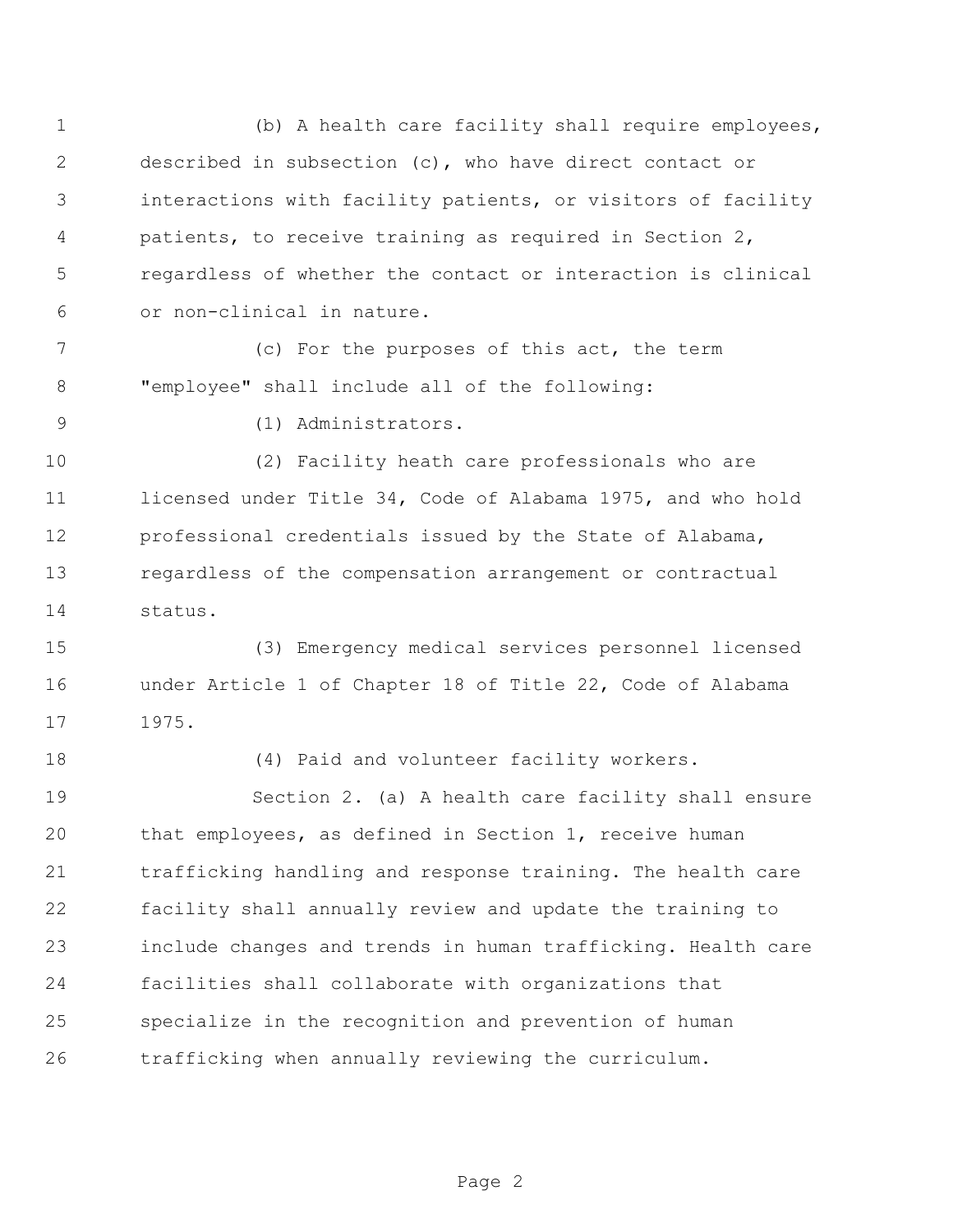(b) A health care facility shall ensure that an employee receives the required training by the following dates: (1) By July 1, 2020, for any existing facility workers. (2) Within six months of the first day of employment at the facility, for any workers who begin employment after July 1, 2020. Section 3. A health care facility shall establish, maintain, and make available, upon request of a member of any board as defined in Article 2 of Chapter 21 of Title 22, Code of Alabama 1975, a record that identifies all of the following: (1) The name and position of each of the facility employees that are required to receive training pursuant to Section 1. (2) The date that each employee is to receive training as required by Section 2. (3) The date that each employee actually receives training as required by Section 2. Section 4. A health care facility may be assessed a penalty for violations of Section 2, governing human trafficking handling and response training, of one thousand dollars (\$1,000) per violation, which may be assessed for each day noncompliance is found. Funds collected under this section shall be deposited in the State Treasury to the credit of the